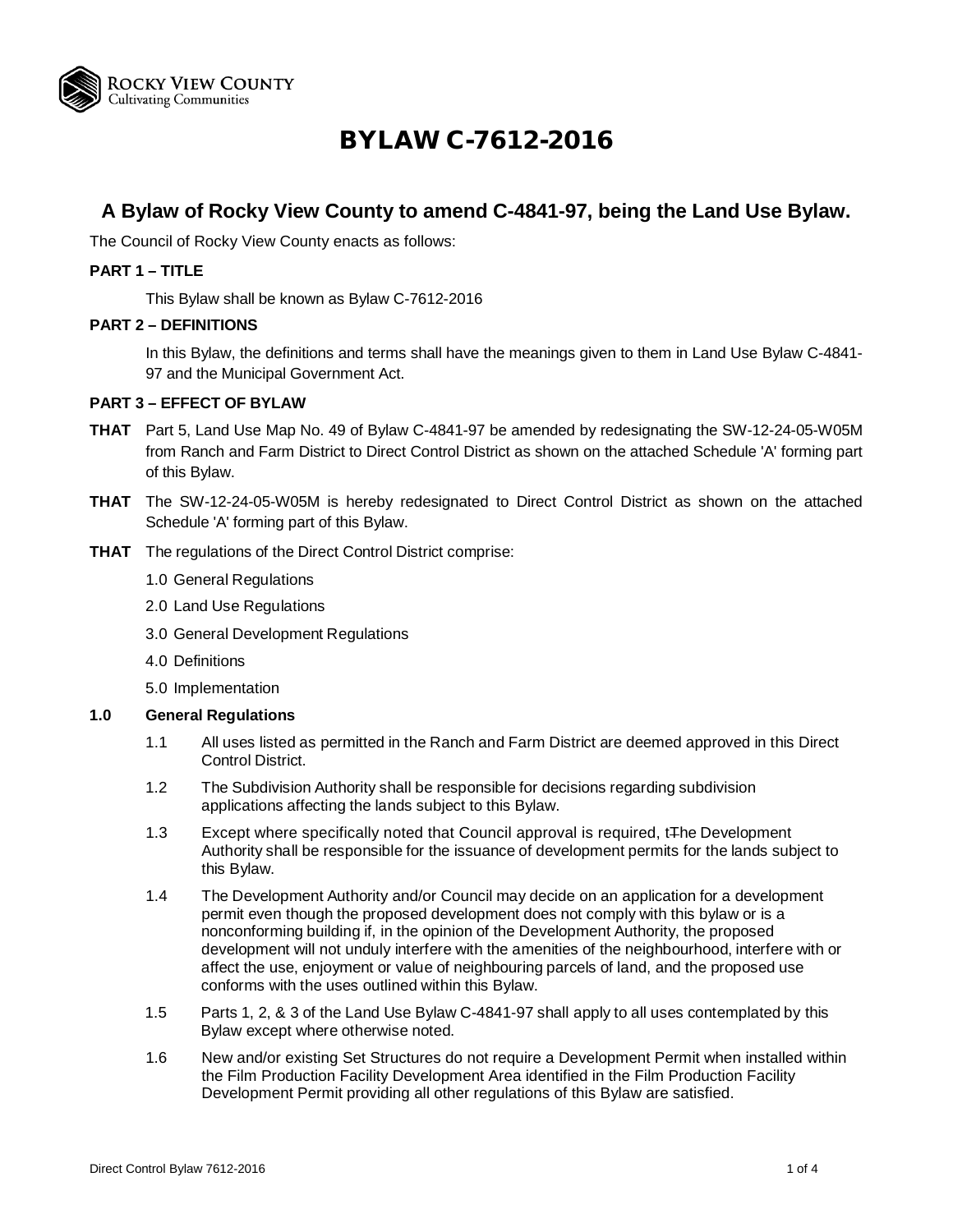

## **2.0 Land Use Regulations**

#### 2.1 Purpose and Intent

The purpose and intent of this district is to allow activities associated with film and television production to take place, while also allowing ranching and farming activities on the land to continue.

#### 2.2 Uses

*Accessory building*s *Agriculture, general Agricultural processing, minor Commercial communications facilities - Type "A", Type "B", Type "C" Equestrian centre I & Equestrian centre II Farm dwelling, single detached Farm dwelling, mobile home Farm dwelling, moved-in Film production facility (initial Development Permit to be considered by Council) Government Services Home-based business, Type I Horticulture development Keeping of livestock (see section 24 for regulations) Private riding arena Set Structures Public buildings and utilities Signs Special events parking* 2.3 Development Regulations

- 2.3.1 The Minimum Parcel Size in this District is as follows:
	- (i) an *unsubdivided quarter section;*
	- (ii) the area in title at the time of passage of this *Bylaw;*
	- (iii) that portion of a *parcel* remaining after approval of a redesignation which facilitates a subdivision and after the subsequent registration of said subdivision reduces the area of the parent *parcel* providing the remainder is a minimum of 20.23 hectares (50.00 acres)*;*
	- (iv) the portion created and the portion remaining after registration of an *Agriculture First Parcel Out* subdivision; or
	- (v) the portion created and the portion remaining after registration of a subdivision of *Isolated Land* consisting of a minimum of 8.10 hectares (20.01 acres).
- 2.3.2 Minimum *Yard*, Front for *Building*s:
	- (i) 45.00 m (147.64 ft.) from any road, County;
	- (ii) 60.00 m (196.85 ft.) from any road, highway.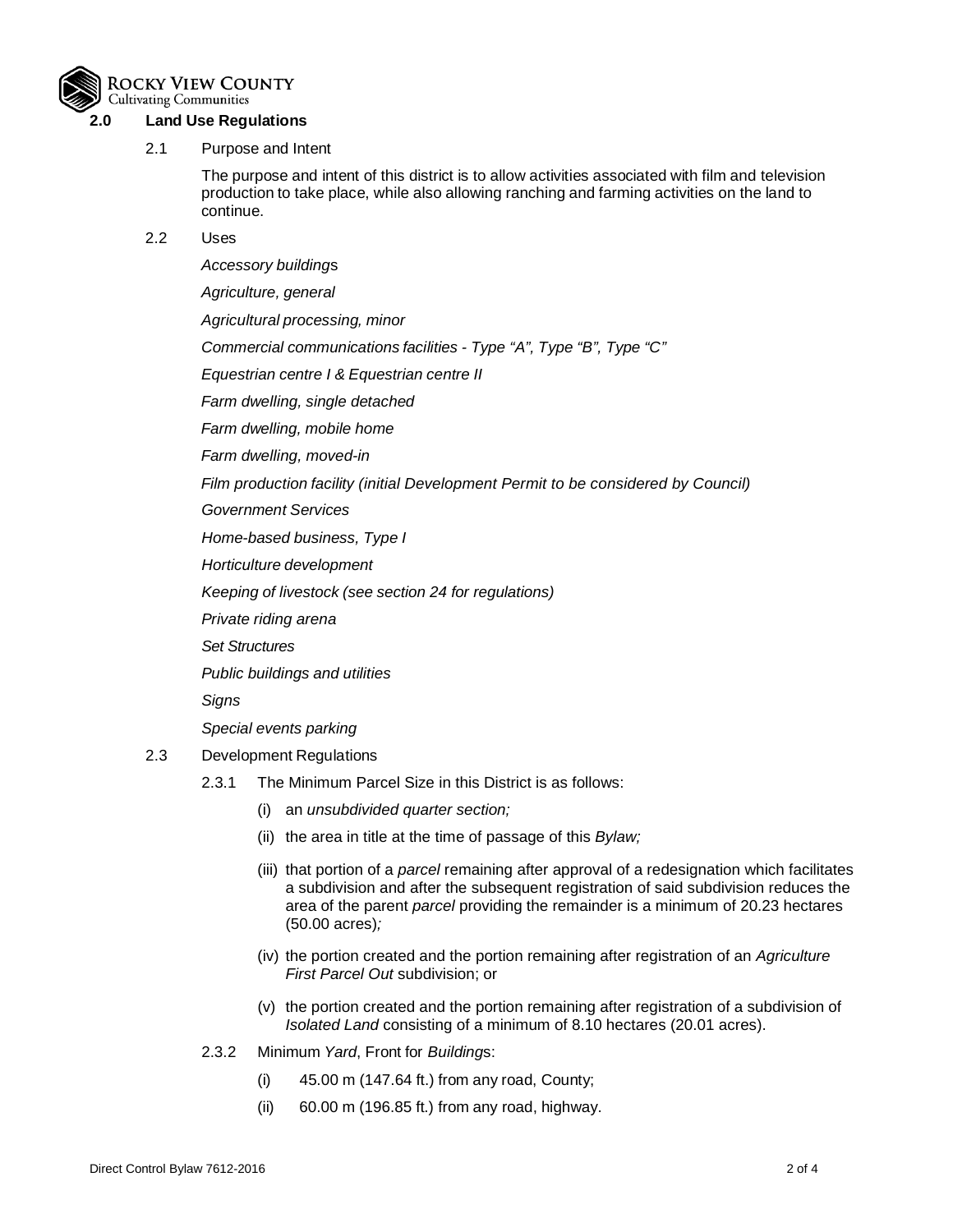

- (iii) 15.00 m (49.21 ft.) from any road, internal subdivision or road, service.
- 2.3.3 Minimum *Yard*, Side for *Building*s:
	- (i) 45.00 m (147.64 ft.) from any road, County;
	- (ii) 60.00 m (196.85 ft.) from any road, highway;
	- (iii) 15.00 m (49.21 ft.) from any road, internal subdivision or road, service; (iv) 6.00 m (19.69 ft.) all other.
- 2.3.4 Minimum *Yard*, Rear for *Building*s:
	- (i) 30.00 m (98.43 ft.) from any road, highway
	- (ii) 15.00 m (49.21 ft.) all other.
- 2.3.5 Setback requirements do not apply to *set structures.*
- 2.3.6 Maximum Height of Buildings: 12.00 metres (39.37 ft).
- 2.3.7 Height restrictions do not apply to *set structures*.
- 2.3.8 Minimum Habitable floor area for dwellings, excluding basement:
	- (i) 92.00 sq. m (990.28 sq. ft.) single storey dwelling;
	- (ii) 92.00 sq. m (990.28 sq. ft.) split level dwelling, the total area of two finished levels;
	- (iii) 74.00 sq. m (796.53 sq. ft.) split entry or bi-level and the main floor; 18.00 sq. m (193.75 sq. ft.) finished lower level;
	- (iv) 92.00 sq. m (990.28 sq. ft.) combined floor area, two-storey dwelling;
	- (v) 92.00 sq. m (990.28 sq. ft.) main floor for dwelling, moved-in.
- 2.3.9 Maximum *Film Production Facility Development Area* shall be 16.19 hectares (40 acres).

#### **3.0 General Development Regulations**

- 3.1. The following items are required prior to the endorsement of a plan of subdivision or the issuance of a Development Permit for the *Film Production Facility* Use;
	- 3.1.1 A Traffic Impact Assessment and Intersection Assessment in accordance with the County Servicing Standards.
	- 3.1.2 A Solid Waste Management Plan detailing how solid waste will be collected and transported from the development.
	- 3.1.3 An access plan which shall include but is not limited to: a clearly defined access route, all necessary easements, rights-of-way and associated agreements, emergency access in accordance with the County Servicing Standards.

#### **4.0 Definitions**

#### 4.1 **Film Production Facility**

Premises, set structures, props, or installations used in the production of any form of motion picture, television program, live broadcast, special effects, recording, or visual or audio arts projects and may include (but is not limited to) lighting, outdoor storage, parking, temporary trailers, food service (for staff), signage and any other activities reasonably associated with film production.

#### 4.2 **Set Structures**

Any structure associated with film production facility activities. Set structures may undergo aesthetic or structural modifications as part of a project or between different projects. These are primarily shell structures and shall not be used for residential, commercial, or industrial occupancy.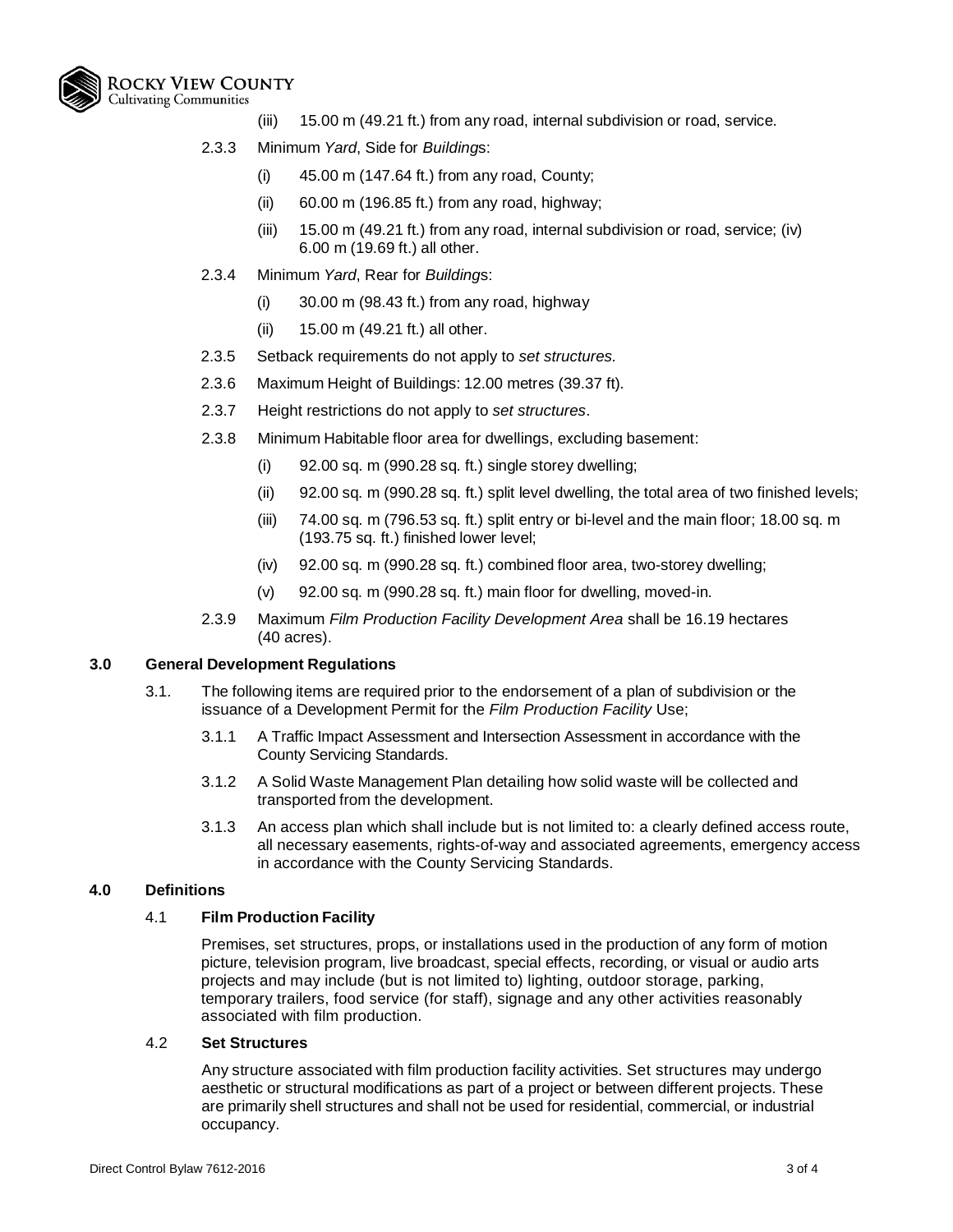

## **PART 4 – TRANSITIONAL**

Bylaw C-7612-2016 is passed when it receives third reading, and is signed by the Reeve/Deputy Reeve and the Municipal Clerk, as per Section 189 of the *Municipal Government Act*.

|                                         | Division: 01<br>File: 04912004/ PL20150111 |
|-----------------------------------------|--------------------------------------------|
| PUBLIC HEARING WAS HELD IN COUNCIL this | $24th$ day of January, 2017                |
| READ A FIRST TIME IN COUNCIL this       | $24th$ day of January, 2017                |
| READ A SECOND TIME IN COUNCIL this      | $24th$ day of January, 2017                |
| UNANIMOUS PERMISSION FOR THIRD READING  | $24th$ day of January, 2017                |
| READ A THIRD TIME IN COUNCIL this       | 24 <sup>th</sup> day of January, 2017      |

Reeve

CAO or Designate

Date Bylaw Signed